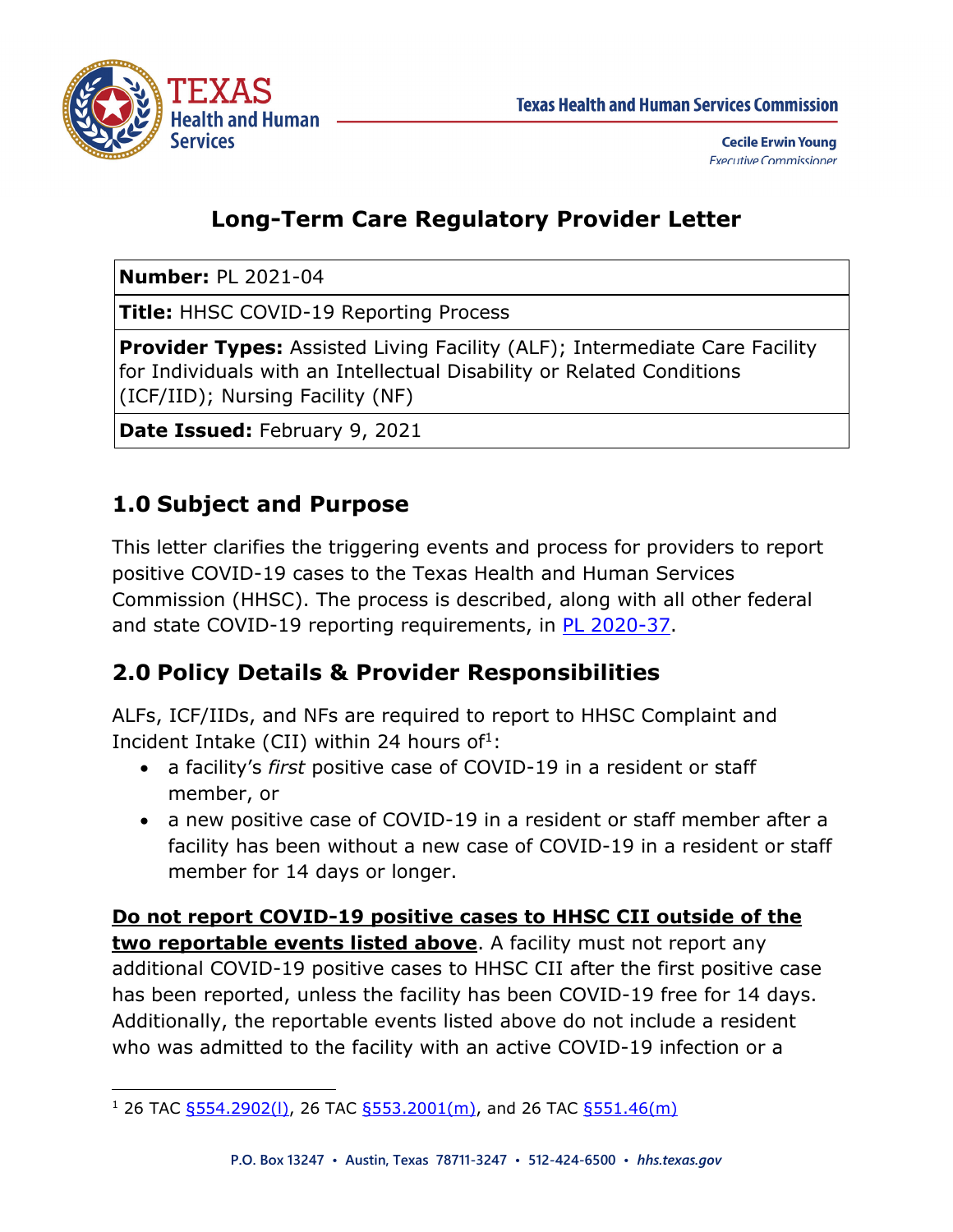resident who developed COVID-19 within 14 days of being admitted to the facility. A decision tree is attached to this provider letter.

HHSC LTCR Regional Offices may contact facilities to request information related to COVID-19 cases. Reporting to a LTCR Regional Office is not related to reporting COVID-19 positive cases to HHSC CII.

Please note that the triggering events for each federal and state COVID-19 reporting requirement might differ. Refer to **PL 2020-37** and PL 2020-46 for other federal and state COVID-19 reporting requirements.

If a facility has a new reportable COVID-19 positive case, and has not reported a COVID-19 positive case to HHSC within the past 14 days, the facility must:

- report the case to HHSC CII using one of these three methods: the Texas Unified Licensure Information Portal (TULIP), by email to [ciicomplaints@hhsc.state.tx.us](mailto:ciicomplaints@hhsc.state.tx.us) or by calling 1-800-458- 9858 within 24 hours of the confirmed positive result; and
- complete and submit Form 3613-A Provider Investigation Report within five days from the day a confirmed case is reported to CII. The provider investigation report can be submitted:
	- via TULIP
	- by email to [ciiprovider@hhsc.state.tx.us](mailto:ciiprovider@hhsc.state.tx.us); or
	- by fax to 877-438-5827

### **3.0 Background/History**

Providers are required to report positive COVID-19 cases to HHSC. This letter outlines the specific events that trigger HHSC's COVID-19 reporting requirements.

### **4.0 Resources**

See attached decision tree

Nursing Facility COVID-19 Response Emergency Rule

ALF COVID-19 Response Emergency Rule

ICF/IID COVID-19 Response Emergency Rule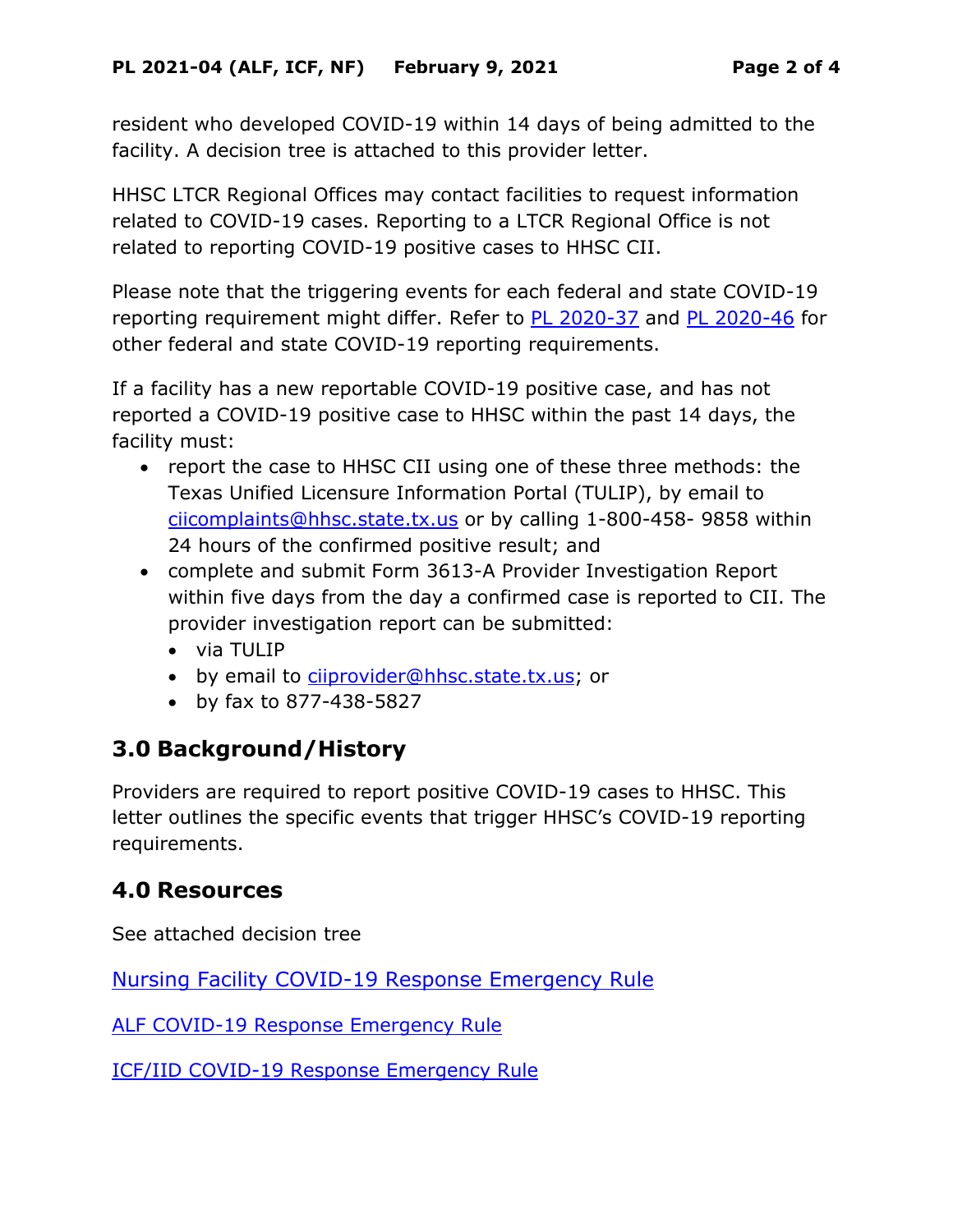#### PL 2020-37

#### **5.0 Contact Information**

If you have any questions about this letter, please contact the Policy, Rules and Training Section by email at **LTCRPolicy@hhs.texas.gov** or call (512) 438-3161.